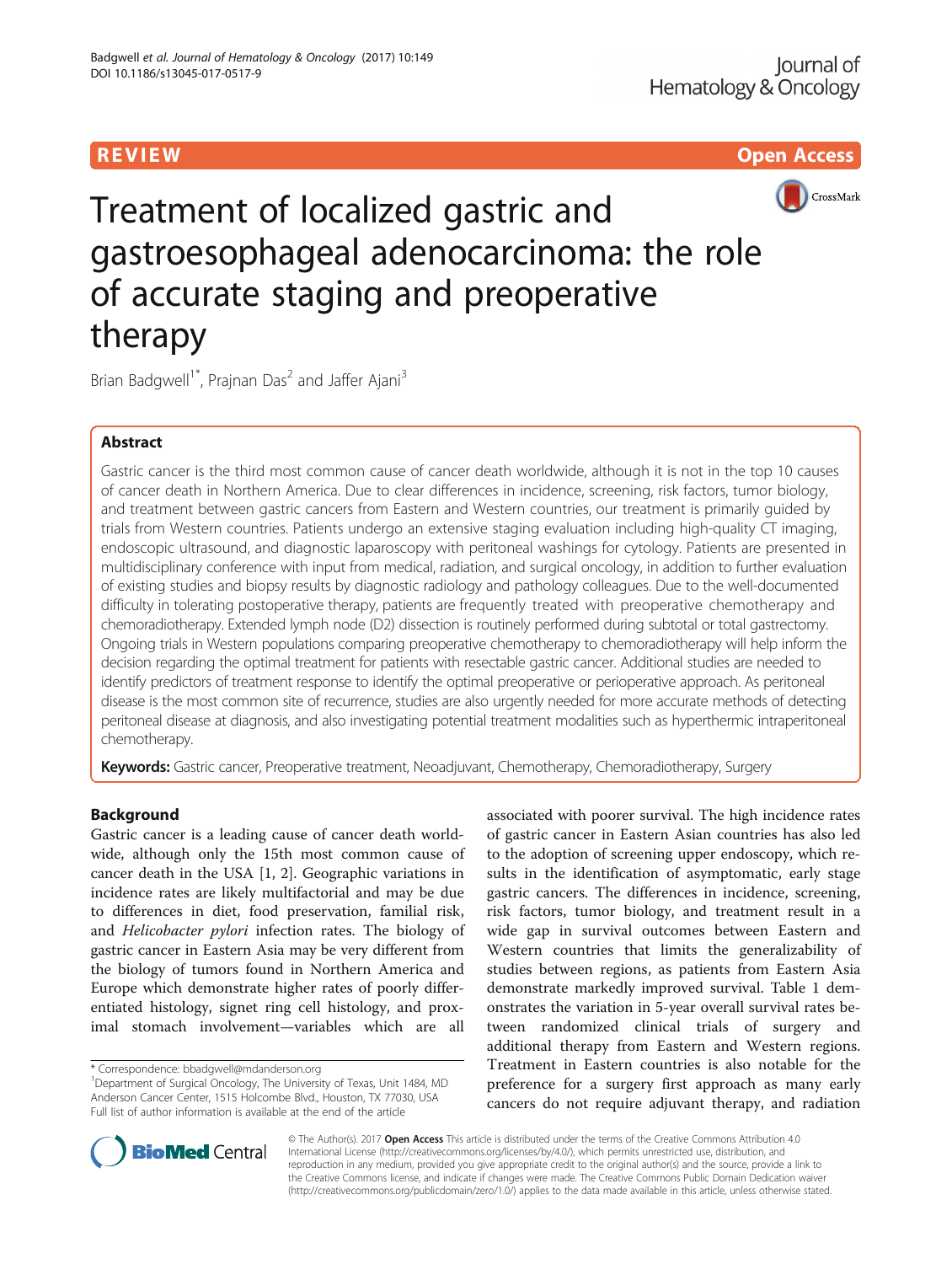<span id="page-1-0"></span>Table 1 Five-year overall survival rates for randomized clinical trials of surgery and additional therapy, stratified by trial location (Eastern vs. Western countries)

| Trial             | Surgery<br>Only | Surgery $+$<br>Chemotherapy | Surgery $+$<br>Chemoradiotherapy |
|-------------------|-----------------|-----------------------------|----------------------------------|
| Fastern           |                 |                             |                                  |
| ARTIST [39]       |                 | 73%                         | 75%                              |
| ACTS-GC [40]      | 61%             | 72%                         |                                  |
| Western           |                 |                             |                                  |
| CRITICS [41]      |                 | 41%                         | 41%                              |
| <b>CROSS</b> [16] | 34%             |                             | 47%                              |
| MAGIC [42]        | 23%             | 36%                         |                                  |
| FNCLCC/FFCD [43]  | 24%             | 38%                         |                                  |

therapy is infrequently considered. Conversely, all of the Western trials in Table 1 utilize some component of preoperative therapy, making cross trial comparison of studies from Eastern and Western regions, based on pathologic stage, quite difficult. As current U.S. national guidelines pertaining to locoregional gastric cancer are based primarily on Western studies, with the exception of adjuvant chemotherapy, we will focus primarily on treatment trials and recommendations from North America and Western Europe that guide our current practice.

The lifetime risk of gastric cancer in the USA is approximately 1%, with a 5-year survival rate of 30% for all stages based on recent Surveillance, Epidemiology, and End Results registry data [\[2](#page-5-0)]. Five-year relative survival rates for patients with localized, regional, and distant disease are 67, 31, and 5%, respectfully, highlighting the limitations in our current treatment for advanced disease and the benefit to earlier detection of resectable disease [[2\]](#page-5-0). The purpose of this review is to summarize the recent developments in the treatment of locoregional gastric and gastroesophageal adenocarcinoma. Although there are some ongoing minor controversies regarding the extent of surgery, much of the recent improvement in the treatment of gastric cancer is attributed to the addition of chemotherapy or chemoradiotherapy. Due to our institutional preference for preoperative therapy, we will also summarize our multidisciplinary approach to staging and treatment for patients with gastric cancer.

# Multidisciplinary conference

New patients arriving at our center are presented in a weekly multidisciplinary conference after initial staging with routine attendance by medical oncology, radiation oncology, surgical oncology, pathology, and radiology. Attendance by advanced practice providers as well as basic science researchers also facilitates more streamlined clinical care and integration of research projects. Additional medical professionals not in attendance, but in close communication, include gastroenterologists,

thoracic surgeons, and geneticists. Although we have not published data on the frequency of the change in management based on multidisciplinary review, anecdotally we identify previously undescribed radiologic findings on the order of 10–15%. Although awaiting presentation in the conference may delay the initiation of therapy by approximately a week, the scheduling of the endoscopic ultrasound and laparoscopy with port placement are ongoing during this time.

## Preoperative staging

Clinical staging is critical to treatment, as outlined in current national guidelines, but also as highlighted in the most recent American Joint Commission on Cancer TNM Staging system. The clinical stage in the 8th edition of TNM staging is defined prior to treatment based on endoscopy (possibly including endoscopic ultrasound with fine needle aspiration), imaging, and diagnostic laparoscopy with washings [[3\]](#page-5-0). However, there are several limitations in the accuracy of radiologic, endoscopic, and laparoscopic staging. Endoscopic ultrasound has acceptable accuracy in distinguishing T1 from T2–T4 lesions, which is important for deciding whether to administer preoperative therapy. However, both CT imaging and endoscopic ultrasound have low sensitivity for determining nodal status which is not as critical of a limitation when T2 or greater patients are treated preoperatively and T1 patients have overall low rates of nodal involvement [[4\]](#page-5-0).

Staging including endoscopic ultrasound can identify the rare patient in the USA that presents with an early stage gastric cancer suitable for consideration for endoscopic mucosal resection or endoscopic submucosal dissection. Current National Comprehensive Cancer Network Guidelines suggest this treatment is adequate for patients with a lesion ≤2 cm, well or moderately well differentiated histology, that does not penetrate beyond the superficial submucosa (early T1b), does not exhibit lymphovascular invasion, and has clear lateral and deep margins [\[5\]](#page-5-0). Few tumors in Western populations meet this rigorous criteria, and the skills and instrumentation required for endoscopic submucosal dissection are not widely available in the USA.

Laparoscopy with peritoneal washings for cytology is a high-yield, low-risk routine aspect of preoperative staging. In our patient population in which 84% had T3 tumors and 66% were node positive on endoscopy, laparoscopy identified carcinomatosis in 21% and positive cytology only in another 13%. With the addition of a few other important findings, such as liver cirrhosis or locally invasive tumors, the overall yield with laparoscopy was 36% [[6\]](#page-5-0). Performing peritoneal washings is of critical importance in staging, as positive peritoneal cytology represents stage IV disease according to the American Joint Commission on Cancer Staging system [\[3](#page-5-0)]. Current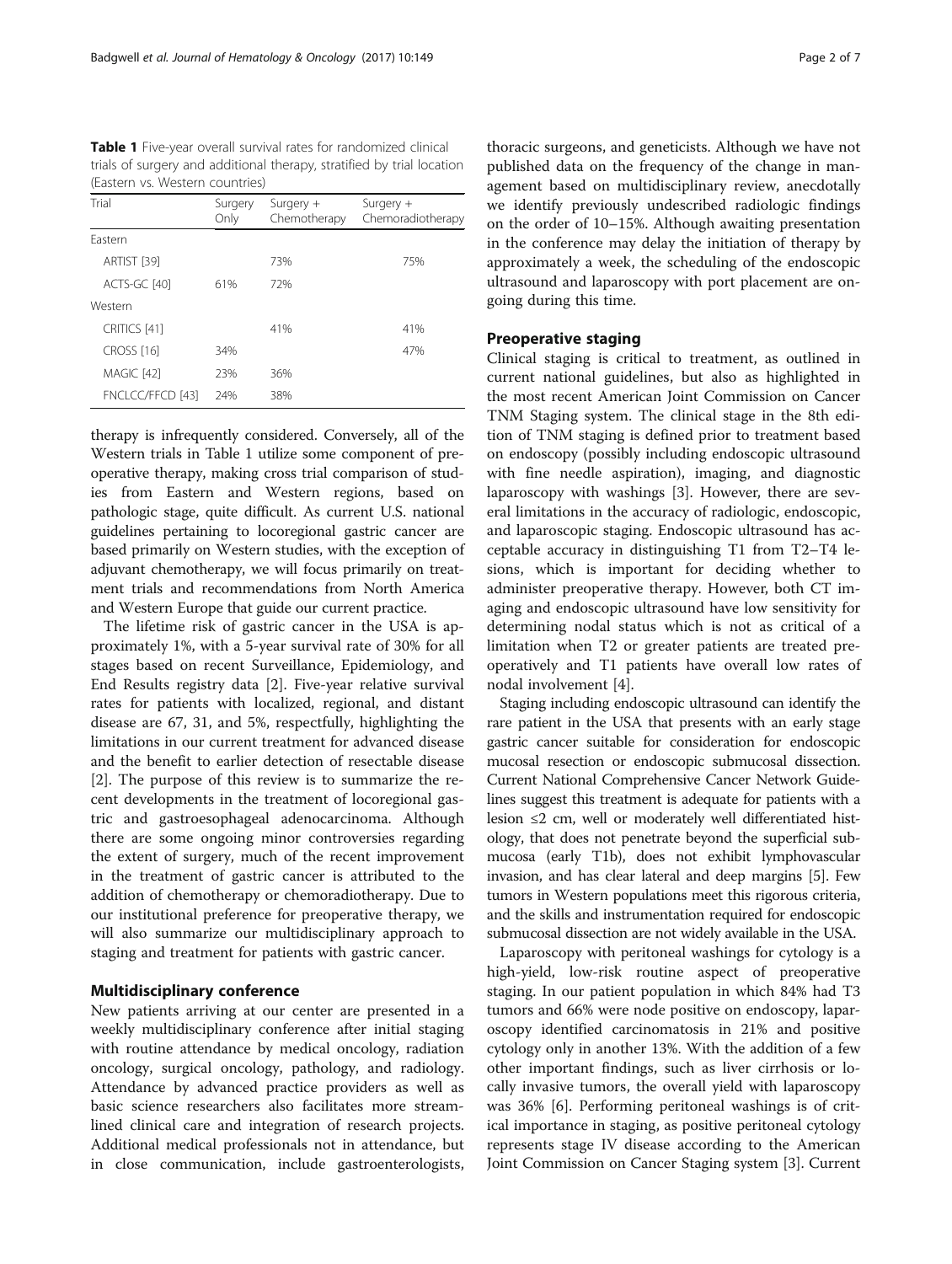National Comprehensive Cancer Network guidelines also note that carcinomas with positive cytology are considered unresectable with treatment recommendations of systemic therapy or best supportive care [\[5](#page-5-0)]. The practice of initiating chemotherapy without laparoscopy, in potentially resectable patients, with the plan to perform laparoscopy at attempted resection after preoperative chemotherapy is not advisable for a few reasons. First, chemotherapy can convert positive cytology to negative and therefore submit a patient to resection in the setting of a history of stage IV disease. Second, cytology from peritoneal washings is best performed in a routine fashion with the availability of immunohistochemical stains and collaborative assessment as immediate intraoperative analysis may not be as accurate. Third, a considerable delay occurs after stopping chemotherapy, waiting 4 weeks, performing the laparoscopy with attempted resection, identifying metastatic disease and aborting the resection, and then resuming chemotherapy. Although a patient in this scenario was spared the morbidity of an unnecessary laparotomy, the delay in continuing chemotherapy could be prevented with an upfront laparoscopy. Lastly, the identification of peritoneal disease at diagnosis allows for multidisciplinary planning regarding potential clinical trials.

# Preoperative, perioperative, or postoperative treatment

Upfront surgery is unusual and primarily utilized for early gastric cancer, defined as T1aN0 and T1bN0 lesions. Not infrequently, the endoscopist will not be able to tell the difference between a T1b and T2 lesion, and in those situations, we treat as the less invasive tumor with upfront surgery, to avoid the potential for overtreatment. Otherwise, we rarely approach tumors with upfront surgery, due to the oft-reported difficulty in administering therapy after gastrectomy. Figure 1 reports the completion rates for trials of perioperative or postoperative chemotherapy or chemoradiotherapy. Often, experts will refer to T2N0 lesions as early lesions, but



our institutional experience is that patients with T2 cancers have a long-term survival rate of only 66% and we therefore consider those patients for full multimodality treatment [[7\]](#page-5-0).

# The MD Anderson Algorithm for advanced, resectable gastric cancer

After CT imaging, endoscopic ultrasound, and laparoscopy (with central venous catheter port placement), we initiate chemotherapy as soon as possible. Chemotherapy is most often 5FU and oxaliplatin administered every 2 weeks for 4 cycles (2 months total). Then patients undergo chemoradiotherapy of 45 Gy with concurrent 5FU/capecitabine, with or without oxaliplatin. Patients tend to experience the most severe side effects of chemoradiotherapy during the last week of treatment, and the first 2 to 3 weeks post treatment completion. We currently plan for surgery 7 to 8 weeks after completion of chemoradiotherapy, as the optimal time to allow for treatment response yet prior to tumor regrowth, but also to allow the patient to recover prior to gastrectomy. Figure [2](#page-3-0) illustrates our general algorithm with timeline.

The choice of chemotherapy and length of treatment is an area of active debate. One study which guides our current practice is the OEO5 study, in which 2 cycles of cisplatin and fluorouracil was equivalent to 4 cycles of epirubicin, cisplatin, and fluorouracil or epirubicin, cisplatin, and capecitabine (ECF/ECX), based on overall survival and progression-free survival [[8\]](#page-5-0). The mounting evidence suggests that epirubicin should not be used in patients with gastric adenocarcinoma [[5](#page-5-0), [9\]](#page-5-0). Although other investigators have supported the use of ECF/ECX or fluorouracil, oxaliplatin, and docetaxel, triplet regimens produce more toxic effects than doublet regimens, with 30-day mortality rates of 2–4% [\[10](#page-5-0)]. Further evidence against the use of taxanes comes from a randomized clinical trial showing modest survival advantage in the first-line advanced gastric adenocarcinoma setting [[11\]](#page-5-0). Therefore, we most often treat patients with potentially resectable gastric cancer with 5FU and oxaliplatin, which also leaves more treatment options for the metastatic setting, should recurrence occur after surgery.

The use of preoperative chemoradiotherapy for gastric cancer is based on multiple phase II trials, which show a 20–30% pathological complete response rate from the combination of preoperative chemotherapy and chemoradiation [[12](#page-5-0)–[14\]](#page-5-0). In the postoperative setting, chemoradiotherapy results in a 9% improvement in overall survival compared to surgery alone [\[15\]](#page-5-0). Level 1 evidence also exits to support the use of preoperative chemoradiotherapy for tumors of the gastroesophageal junction [[16](#page-5-0)]. The phase II trials on gastric cancer, in combination with trials from gastroesophageal junction cancers, have justified inclusion of preoperative chemoradiotherapy in current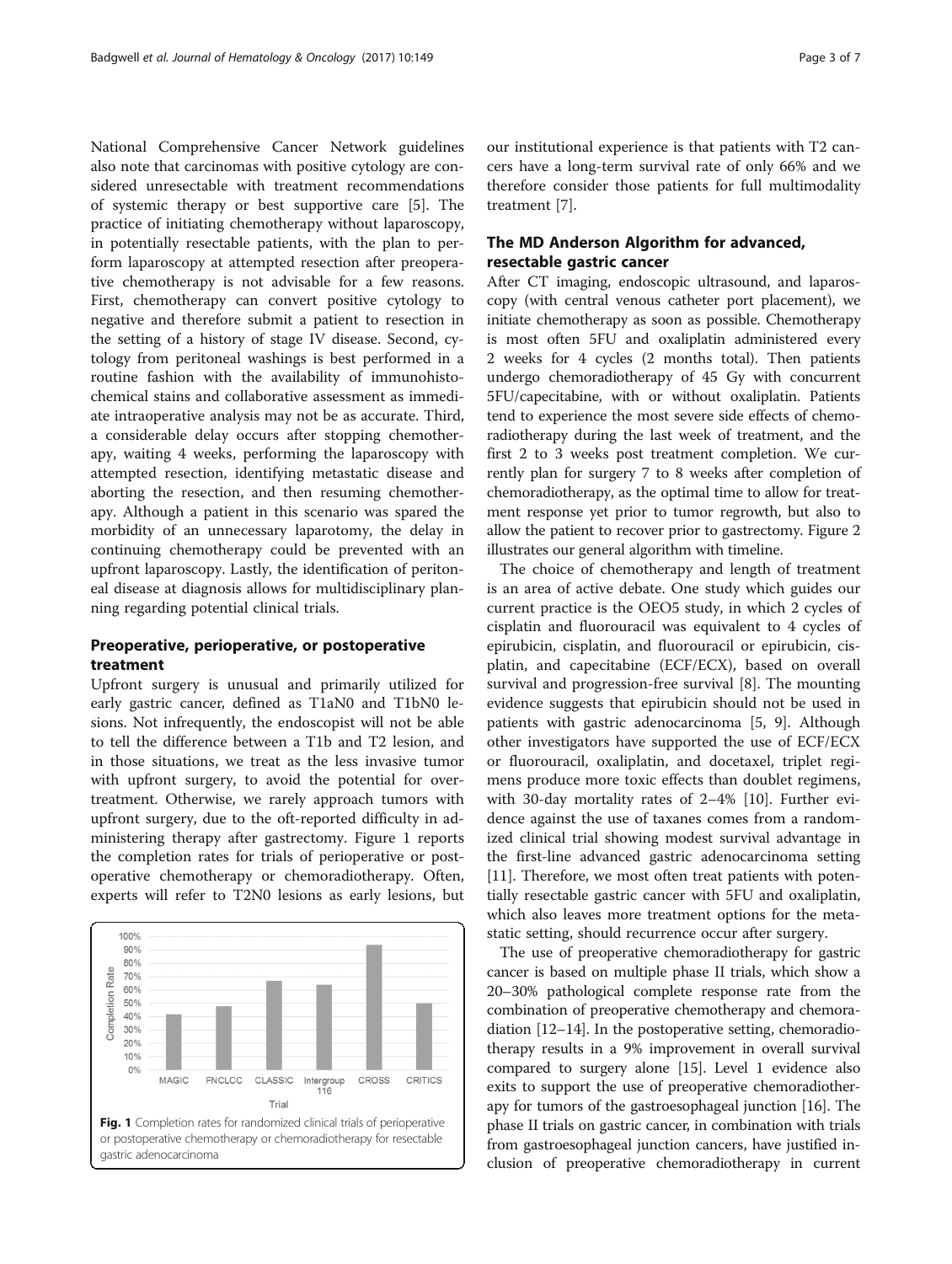<span id="page-3-0"></span>

NCCN guidelines [\[5\]](#page-5-0). A large international randomized trial (TOPGEAR) is currently evaluating the role of preoperative chemoradiation for gastric cancer; interim results have shown that preoperative chemoradiation can be administered safely [[17](#page-5-0)]. Although the investigators for this important trial utilized ECF for the chemotherapy regimen, they are planning to modify the trial to allow for the incorporation of docetaxel, oxaliplatin, and fluorouracil/leucovorin (FLOT)-type regimens based on recently presented results of a phase III trial demonstrating improved survival with FLOT versus ECF/ECX [\[18, 19](#page-5-0)]. The results of this trial will likely have a major impact on our current practice pattern and will influence national guidelines for the preoperative treatment of gastric cancer in Western populations, but the debate will continue regarding the optimal perioperative chemotherapy regimen. There are also some differences in the technique of chemoradiotherapy between the TOPGEAR trial and our institutional approach. The TOPGEAR trial investigators deliver radiotherapy to the entire stomach, any perigastric tumor extension, and regional lymph nodes. In brief, the technique at our institution varies slightly in that we utilize the results of our extensive preoperative staging including imaging, endoscopic ultrasound, and laparoscopy to map the primary tumor and treat with a minimum 4 cm mucosal margin along with involved nodes, as well as regional and D2 lymph node basins.

# Surgical resection

Resection is either subtotal or total gastrectomy with roux-en-y reconstruction. Non-anatomic (wedge) resection, such as in patients not candidates for formal gastrectomy, is rare and performed infrequently for palliation of symptoms of bleeding or local tumor control. Proximal gastrectomy is not currently performed due to concerns over the oncologic equivalency of this approach and severe reflux. Gastroesophageal junction tumors require a tailored approach based on the Siewert classification and the extent of gastric involvement. The outgoing AJCC guidelines classified gastric cardia tumors with up to 5 cm of gastric involvement as esophageal cancers, but thankfully this misclassification has

been corrected in the 8th edition [\[20\]](#page-5-0). The 8th edition gastric cancer staging system now incorporates a postneoadjuvant therapy classification, but unfortunately does not contain a complete pathologic response category, which can occur 18% of the time for patients treated with preoperative chemoradiotherapy [\[21\]](#page-5-0). Similar to esophageal cancer staging, patients with a pathologic complete response (ypT0N0) may be considered for inclusion in the ypStage I group [[22\]](#page-5-0).

Extended lymph node dissection is routinely performed, as illustrated in Fig. [3,](#page-4-0) and only excluded for patients with T1a lesions or prohibitive comorbidities. Utilizing the Japanese classification of nodal stations, our extended lymph node dissection most often includes removing stations 8, 9, and 11p [[23\]](#page-5-0). Eastern studies consistently demonstrate a benefit to extended lymph node dissection, while Western studies do not. The MRC trial and the Dutch trial failed to show a benefit with extended lymphadenectomy, primarily due to the increased complications attributed to pancreatectomy and splenectomy, although the Dutch trial showed an improvement in locoregional recurrence and diseaserelated survival for the D2 arm on long-term follow-up [[24](#page-5-0)–[27](#page-5-0)]. We acknowledge the lack of evidence, based on prospective randomized trials, and therefore routinely perform extended lymph node dissection, but only if it can be performed safely. The safety of D2 lymphadenectomy without routine pancreatectomy and splenectomy is supported by the Italian IGCSG-R01 trial, although benefit to extended dissection was only identified on subgroup analysis for patients with locally advanced gastric cancer and positive nodes [[28, 29](#page-5-0)]. As an example of how these studies impact our current practice, if the extended lymph node dissection would result in blood transfusion, that otherwise would not be required, we would exclude the extended dissection. Based on the likely benefit in patients with advanced malignancy, impact of stage migration, low risk reported from expert centers, and single institution reports of an independent association with survival, numerous national gastric cancer guidelines recommend extended lymphadenectomy [\[5](#page-5-0), [30](#page-5-0)–[33\]](#page-5-0).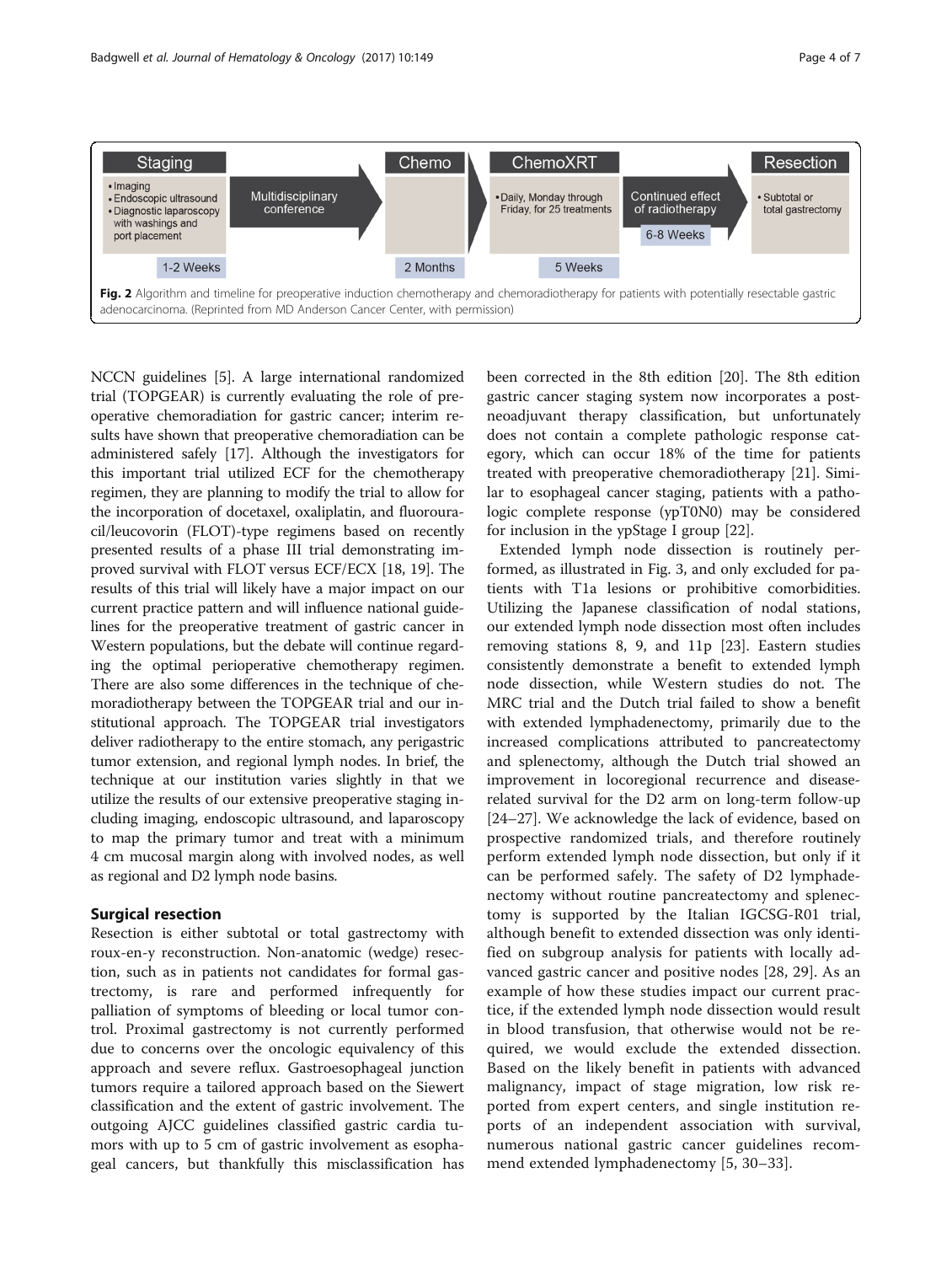<span id="page-4-0"></span>

# **Outcomes**

Increased postoperative morbidity and mortality after preoperative chemoradiotherapy is an important concern that has only recently been addressed in the setting of a randomized clinical trial for patients with resectable gastric cancer [\[17](#page-5-0)]. Preoperative chemotherapy and preoperative chemoradiotherapy for tumors localized to the esophagus or gastroesophageal junction have been demonstrated as safe treatment modalities with similar postoperative complication rates, death rates, and length of hospital stay based on Phase III trials [[16](#page-5-0)]. In a retrospective review at MD Anderson of 200 patients undergoing upfront surgery, and 235 patients treated with preoperative chemoradiotherapy, we found similar postoperative morbidity and mortality rates [\[34](#page-5-0)]. The overall leak rate and symptomatic intra-abdominal fluid collection rate were 3.5 and 7.5%, respectively, and did not differ between treatment groups. Based on the level 1 evidence from other types of preoperative therapy, and our intra-institutional data, we consider preoperative chemoradiotherapy safe for patients with gastric cancer, although we continue to strive to improve tolerance and minimize complications in our frail patients [[35, 36\]](#page-5-0).

As a selective approach to patients with gastric cancer, and given the well-documented difficulty in administering postoperative therapy, patients treated with preoperative chemoradiotherapy should demonstrate improved survival compared to series of patients treated with upfront surgery. That appears to be the case based on retrospective data reporting overall survival in patients completing preoperative chemoradiotherapy and resection. In an MD Anderson series of 192 patients treated from 1995 to 2012, patients with AJCC pathologic stage 0, I, II, and III disease demonstrated 5-year overall survival rates of 69,

63, 56, and 38% [\[21\]](#page-5-0). On multivariate analysis, nodal status was the primary determinant of survival with 5-year overall survival rates of 67, 42, 43, and 0% for patients with AJCC N stage 0, 1, 2, and 3 disease, respectively [\[21](#page-5-0)].

The patterns of recurrence after treatment with preoperative therapy and gastrectomy can help identify future treatment modalities to improve survival. In a study of almost 500 patients who underwent margin negative resection, a total of 125 (26%) developed recurrence with the peritoneum as the most common organ of recurrence (49%), followed by the liver (21%) [[37\]](#page-6-0). Recurrences were classified as locoregional in 15%, peritoneal in 49%, and nonperitoneal distant organ in 54% [\[37](#page-6-0)]. The use of prophylactic HIPEC is being investigated as a means to prevent peritoneal recurrence for locally advanced gastric cancer [\[38](#page-6-0)].

### Conclusion

In summary, the rationale for preoperative therapy is strong due to the difficulty in completing postoperative treatment. Patients with gastric and gastroesophageal adenocarcinoma demonstrate long-term survival on the order of 60% with induction chemotherapy and chemoradiotherapy. Trials in Western populations are needed comparing preoperative chemotherapy to chemoradiotherapy, which are currently ongoing and will inform the decision regarding the optimal treatment [[17\]](#page-5-0).

## Funding

None.

#### Availability of data and materials

Data sharing is not applicable to this article as no datasets were generated or analyzed during the current study.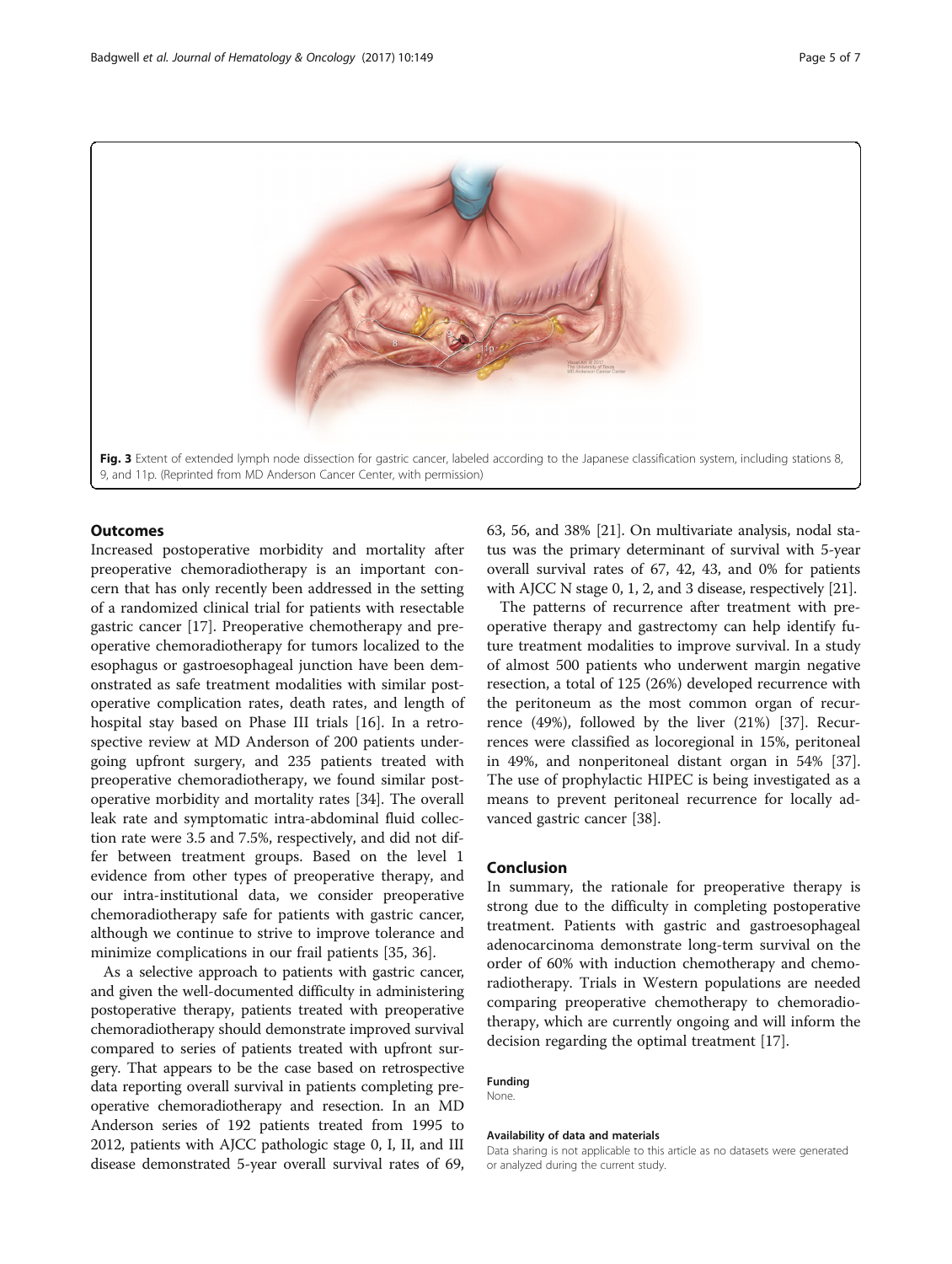#### <span id="page-5-0"></span>Authors' contributions

BB drafted the manuscript. BB, PD, and JA coordinated, edited, and finalized the manuscript. All authors read and approved the final manuscript.

Ethics approval and consent to participate

Not applicable.

## Consent for publication

Not applicable.

#### Competing interests

The authors declare that they have no competing interests.

### Publisher's Note

Springer Nature remains neutral with regard to jurisdictional claims in published maps and institutional affiliations.

#### Author details

<sup>1</sup>Department of Surgical Oncology, The University of Texas, Unit 1484, MD Anderson Cancer Center, 1515 Holcombe Blvd., Houston, TX 77030, USA. <sup>2</sup> Departments of Radiation Oncology, The University of Texas MD Anderson Cancer Center, Houston, TX, USA. <sup>3</sup> Departments of Gastrointestinal Medical Oncology, The University of Texas MD Anderson Cancer Center, Houston, TX, USA.

#### Received: 25 May 2017 Accepted: 9 August 2017 Published online: 15 August 2017

#### References

- 1. World Health Organization, International Agency for Research on Cancer, GLOBOCAN. 2012: Estimated Cancer Incidence, Mortality and Prevalence Worldwide, [http://globocan.iarc.fr.](http://globocan.iarc.fr) Accessed 6 Mar 2017.
- 2. The American Cancer Society. Cancer Statistics Center, [https://cancerstatisticscenter.](https://cancerstatisticscenter.cancer.org) [cancer.org.](https://cancerstatisticscenter.cancer.org) Accessed 4/11/2017.
- 3. M.B. Amin et al. (eds.), American Joint Commission on Cancer, Staging Manual, Eighth Edition, Stomach Cancer, pages 203–220.
- 4. Ikoma N, Blum M, Chiang YJ, et al. Race Is a Risk for Lymph Node Metastasis in Patients With Gastric Cancer. Ann Surg Oncol. 2017;24(4):960–5.
- 5. National Comprehensive Cancer Network Guidelines Version 1.2017, Gastric Cancer, available at [www.nccn.org.](http://www.nccn.org) Accessed May 1, 2017.
- 6. Ikoma N, Blum M, Chiang YJ, et al. Yield of Staging Laparoscopy and Lavage Cytology for Radiologically Occult Peritoneal Carcinomatosis of Gastric Cancer. Ann Surg Oncol. 2016;23(13):4332–7.
- 7. Ikoma N, Blum M, Chiang YJ, et al. Survival rates in T1 and T2 gastric cancer: A Western report. J Surg Oncol. 2016;114(5):602–6.
- 8. Alderson D, Langley RE, Nankivell MG, et al. Neoadjuvant chemotherapy for resectable oesophageal and junctional adenocarcinoma: Results from the UK Medical Research Council randomised OEO5 trial (ISRCTN 01852072). ASCO Annual Meeting Proceedings; 2015.
- 9. Elimova E, Janjigian YY, Mulcahy M, et al. It Is Time to Stop Using Epirubicin to Treat Any Patient With Gastroesophageal Adenocarcinoma. J Clin Oncol. 2017;35(4):475–7.
- 10. Al-Batran SE, Hofheinz RD, Pauligk C, et al. Histopathological regression after neoadjuvant docetaxel, oxaliplatin, fluorouracil, and leucovorin versus epirubicin, cisplatin, and fluorouracil or capecitabine in patients with resectable gastric or gastro-oesophageal junction adenocarcinoma (FLOT4-AIO): results from the phase 2 part of a multicentre, open-label, randomised phase 2/3 trial. Lancet Oncol. 2016;17(12):1697–708.
- 11. Van Cutsem E, Moiseyenko VM, Tjulandin S, et al. Phase III study of docetaxel and cisplatin plus fluorouracil compared with cisplatin and fluorouracil as firstline therapy for advanced gastric cancer: a report of the V325 Study Group. J Clin Oncol. 2006;24(31):4991–7.
- 12. Ajani JA, Winter K, Okawara GS, et al. Phase II trial of preoperative chemoradiation in patients with localized gastric adenocarcinoma (RTOG 9904): quality of combined modality therapy and pathologic response. J Clin Oncol. 2006;24(24):3953–8.
- 13. Ajani JA, Mansfield PF, Crane CH, et al. Paclitaxel-based chemoradiotherapy in localized gastric carcinoma: degree of pathologic response and not clinical parameters dictated patient outcome. J Clin Oncol. 2005;23(6):1237–44.
- 14. Ajani JA, Mansfield PF, Janjan N, et al. Multi-institutional trial of preoperative chemoradiotherapy in patients with potentially resectable gastric carcinoma. J Clin Oncol. 2004;22(14):2774–80.
- 15. Macdonald JS, Smalley SR, Benedetti J, et al. Chemoradiotherapy after surgery compared with surgery alone for adenocarcinoma of the stomach or gastroesophageal junction. N Engl J Med. 2001;345(10):725–30.
- 16. van Hagen P, Hulshof MC, van Lanschot JJ, et al. Preoperative chemoradiotherapy for esophageal or junctional cancer. N Engl J Med. 2012;366(22):2074–84.
- 17. Leong T, Smithers BM, Haustermans K et al. TOPGEAR: A Randomized, Phase III Trial of Perioperative ECF Chemotherapy with or Without Preoperative Chemoradiation for Resectable Gastric Cancer: Interim Results from an International, Intergroup Trial of the AGITG, TROG, EORTC and CCTG. Ann Surg Oncol. 2017;24(8):2252–8.
- 18. Al-Batran SE, Homann N, Schmalenberg H, et al. Perioperative chemotherapy with docetaxel, oxaliplatin, and fluorouracil/leucovorin (FLOT) versus epirubicin, cisplatin, and fluorouracil or capecitabine (ECF/ECX) for resectable gastric or gastroesophageal junction (GEJ) adenocarcinoma (FLOT4-AIO): A multicenter, randomized phase 3 trial. ASCO Annual Meeting. J Clin Oncol. 2017;Vol. 35(suppl; abstr 4004).
- 19. Leong T, Smithers BM, Michael M, et al. TOPGEAR: a randomised phase III trial of perioperative ECF chemotherapy versus preoperative chemoradiation plus perioperative ECF chemotherapy for resectable gastric cancer (an international, intergroup trial of the AGITG/TROG/EORTC/NCIC CTG). BMC Cancer. 2015;15:532.
- 20. AJCC. Stomach Cancer. In: Edge S, Byrd D, Compton C, et al., editors. Cancer Staging Manual. 7th ed. New York: Springer; 2010. p. 117–26.
- 21. Badgwell B, Blum M, Estrella J, et al. Predictors of Survival in Patients with Resectable Gastric Cancer Treated with Preoperative Chemoradiation Therapy and Gastrectomy. J Am Coll Surg. 2015;221(1):83–90.
- 22. Ikoma N, Blum M, Estrella JS, et al. Evaluation of the American Joint Committee on Cancer 8th edition staging system for gastric cancer patients after preoperative therapy. Gastric Cancer. 2017;
- 23. Japanese Gastric Cancer A. Japanese gastric cancer treatment guidelines 2014 (ver. 4). Gastric Cancer. 2017;20(1):1–19.
- 24. Cuschieri A, Fayers P, Fielding J, et al. Postoperative morbidity and mortality after D1 and D2 resections for gastric cancer: preliminary results of the MRC randomised controlled surgical trial. The Surgical Cooperative Group. Lancet. 1996;347(9007):995–9.
- 25. Cuschieri A, Weeden S, Fielding J, et al. Patient survival after D1 and D2 resections for gastric cancer: long-term results of the MRC randomized surgical trial Surgical Co-operative Group. Br J Cancer. 1999;79(9–10):1522–30.
- 26. Bonenkamp JJ, Hermans J, Sasako M, et al. Extended lymph-node dissection for gastric cancer. N Engl J Med. 1999;340(12):908–14.
- 27. Hartgrink HH, van de Velde CJ, Putter H, et al. Extended lymph node dissection for gastric cancer: who may benefit? Final results of the randomized Dutch gastric cancer group trial. J Clin Oncol. 2004;22(11):2069–77.
- 28. Degiuli M, Sasako M, Ponti A, et al. Morbidity and mortality after D2 gastrectomy for gastric cancer: results of the Italian Gastric Cancer Study Group prospective multicenter surgical study. J Clin Oncol. 1998;16(4):1490–3.
- 29. Degiuli M, Sasako M, Ponti A, et al. Randomized clinical trial comparing survival after D1 or D2 gastrectomy for gastric cancer. Br J Surg. 2014;101(2): 23–31.
- 30. De Manzoni G, Baiocchi GL, Framarini M, et al. The SIC-GIRCG 2013 Consensus Conference on Gastric Cancer. Updat Surg. 2014;66(1):1–6.
- 31. Allum WH, Blazeby JM, Griffin SM, et al. Guidelines for the management of oesophageal and gastric cancer. Gut. 2011;60(11):1449–72.
- 32. Waddell T, Verheij M, Allum W, et al. Gastric cancer: ESMO-ESSO-ESTRO clinical practice guidelines for diagnosis, treatment and follow-up. Eur J Surg Oncol. 2014;40(5):584–91.
- 33. Moehler M, Al-Batran SE, Andus T, et al. German S3-guideline "Diagnosis and treatment of esophagogastric cancer". Z Gastroenterol. 2011;49(4):461–531.
- 34. Badgwell B, Ajani J, Blum M, et al. Postoperative morbidity and mortality rates are not increased for patients with gastric and gastroesophageal cancer who undergo preoperative chemoradiation therapy. Ann Surg Oncol. 2016;23(1):156–62.
- 35. Pujara D, Mansfield P, Ajani J, et al. Comprehensive geriatric assessment in patients with gastric and gastroesophageal adenocarcinoma undergoing gastrectomy. J Surg Oncol. 2015;
- 36. Charalampakis N, Xiao L, Lin Q, et al. Co-morbidities Rather than Age Impact Outcomes in Patients Receiving Preoperative Therapy for Gastroesophageal Adenocarcinoma. Ann Surg Oncol. 2017;24(8):2291–301.